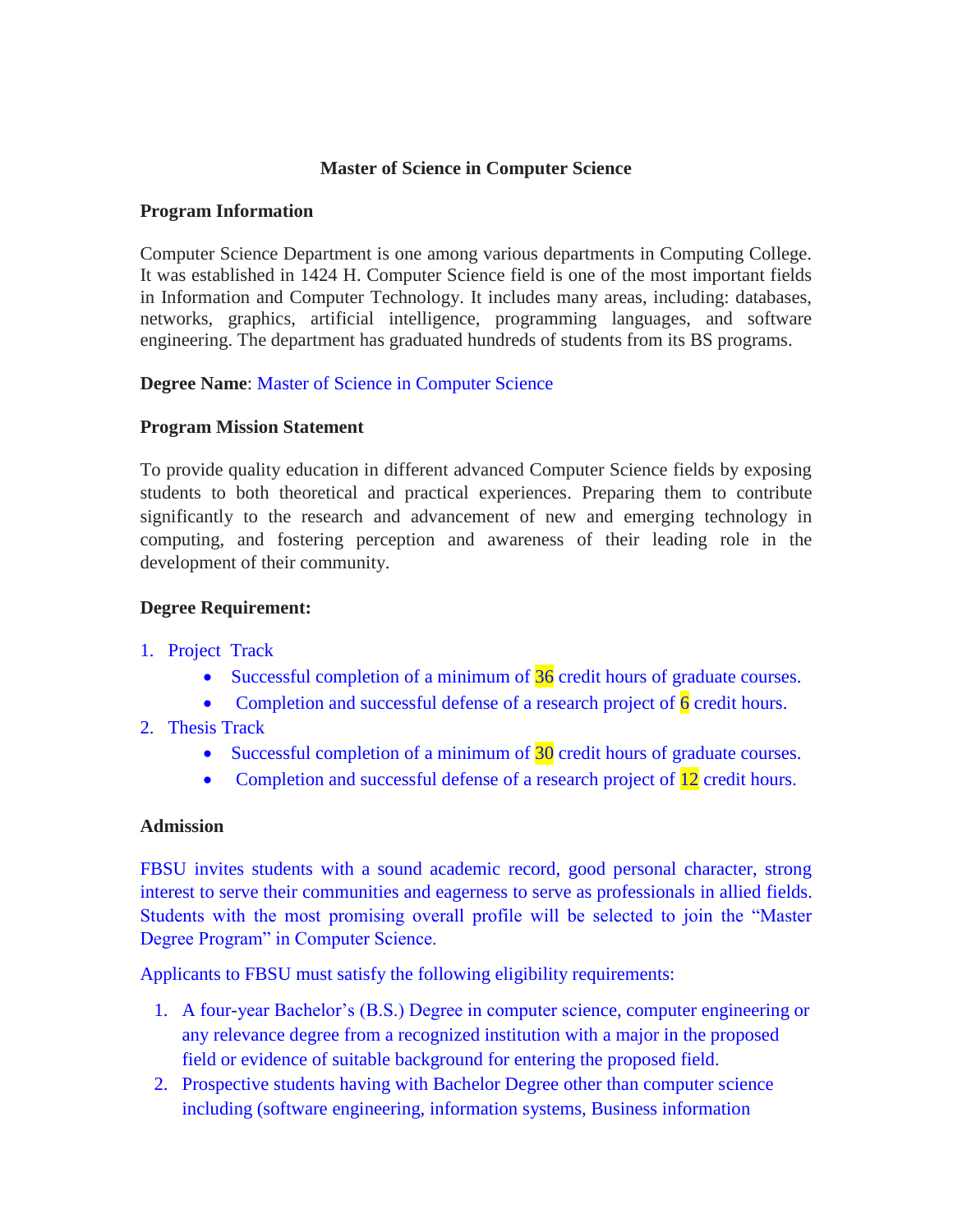systems, electrical engineering, and electronics) may be considered for placing the application for the admission. Admission committee will decide for the applicant's admission depending upon his suitability.

- 3. A Grade-Point Average (GPA) of 3.75 or higher on a scale of 5.00 or 3.0 or higher on a scale of 4.00 (i.e. 3.75/5 or 3/4).
- 4. In case of having 3 years and onwards of industrial experience in the computer science or software industry then 3.00 GPA may be considered after the admission committee's recommendation.
- 5. English language requirement (e.g. Completion of TOEFL or IELTS with a minimum score) set by the admission committee.
- 6. General Graduate Record Examination (GRE) score will be the advantageous at the time of admission.
- 7. At least three letters of recommendation from the faculty who taught the applicant undergraduate courses. [Sealed and signed]
- 8. Satisfactorily meeting any additional departmental or university admission requirements. Present a "No-Objection" letter from the employer, if applicable.
- 9. Should not have been dismissed from any academic institution.
- 10. Fulfill program requirements.
- 11. Fulfill other University requirements.

A student who satisfies the above criteria except English language requirement then English language test may be taken at FBSU.

## **Program structure**

The Master of Computer Science curriculum is a two-year program designed to grant students the Master of Science in Computer Science upon the successful completion of the requirements. In the first year; the student study the required core courses, then in the second year students are allowed to determine which electives they prefer along with writing project or thesis distributed in the last two terms of the program.

## **Program Structure (Project Track):**

| ---          | <b>7 Required Courses</b> | 21 cr. |
|--------------|---------------------------|--------|
| ----         | <b>7 Elective Courses</b> | 21 cr. |
| <b>Total</b> |                           | 42 cr. |

#### **Required Courses:**

| <b>MSC 501</b> | <b>Advanced Design and Analysis of Algorithms</b> | 3 cr. |
|----------------|---------------------------------------------------|-------|
| <b>MSC 502</b> | <b>Software Engineering</b>                       | 3 cr. |
| <b>MSC 503</b> | <b>Database Systems</b>                           | 3 cr. |
| <b>MSC 504</b> | <b>Computer Networks and Security</b>             | 3 cr. |
| <b>MSC 505</b> | <b>Seminar and Discussions</b>                    | 3 cr. |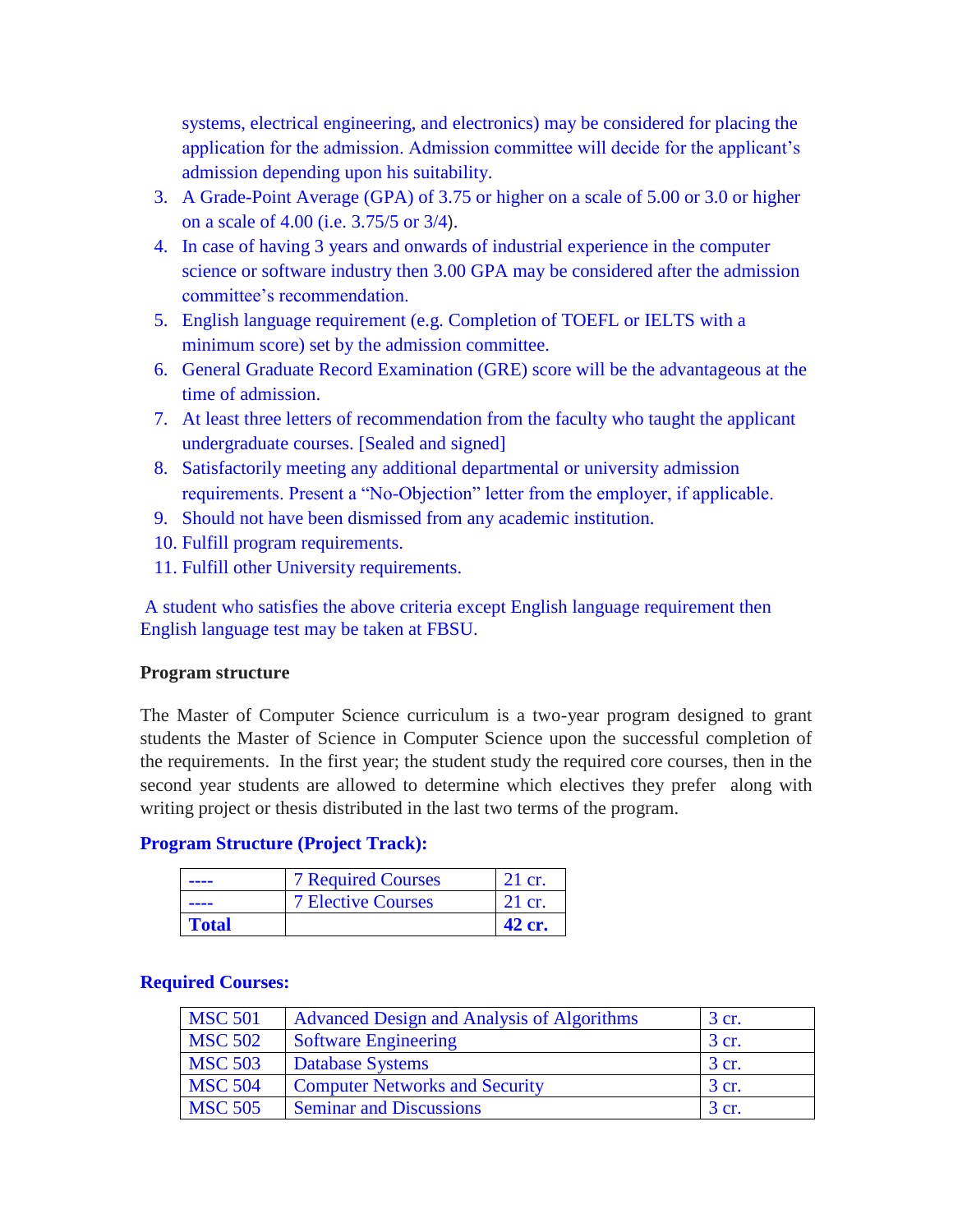| <b>MCS 598</b> | Project I  | 3 cr.  |
|----------------|------------|--------|
| <b>MCS 599</b> | Project II | 3 cr.  |
| <b>Total</b>   |            | 21 Cr. |

# **Elective Courses:**

The student must choose only seven elective courses:

| <b>MSC 520</b> | <b>Artificial Intelligence</b>                                 | 3 cr. |
|----------------|----------------------------------------------------------------|-------|
| <b>MSC 521</b> | <b>Computer Security</b>                                       | 3 cr. |
| <b>MSC 522</b> | Web Database & information Retrieval                           | 3 cr. |
| <b>MSC 523</b> | <b>Advanced Computer Graphics</b>                              | 3 cr. |
| <b>MSC 524</b> | <b>Graphical User Interface</b>                                | 3 cr. |
| <b>MSC 525</b> | <b>Software Project Management</b>                             | 3 cr. |
| <b>MSC 526</b> | Data Warehouse and Mining Systems                              | 3 cr. |
| <b>MSC 530</b> | <b>High Performance Computation</b>                            | 3 cr. |
| <b>MSC 531</b> | <b>Distributed Systems</b>                                     | 3 cr. |
| <b>MSC 532</b> | <b>Interconnection Network</b>                                 | 3 cr. |
| <b>MSC 533</b> | <b>Selected Topics in Databases</b>                            | 3 cr. |
| <b>MSC 534</b> | <b>Expert Systems &amp; Knowledge Engineering Applications</b> | 3 cr. |
| <b>MSC 535</b> | <b>Software Quality Management</b>                             | 3 cr. |
| <b>MSC 536</b> | <b>Selected Topic in Artificial Intelligence</b>               | 3 cr. |
| <b>MSC 537</b> | <b>Selected Topics in Software Engineering</b>                 | 3 cr. |
| <b>MSC 538</b> | <b>Designing Software Systems</b>                              | 3 cr. |
| <b>MSC 539</b> | Neural Networks & Machine learning applications                | 3 cr. |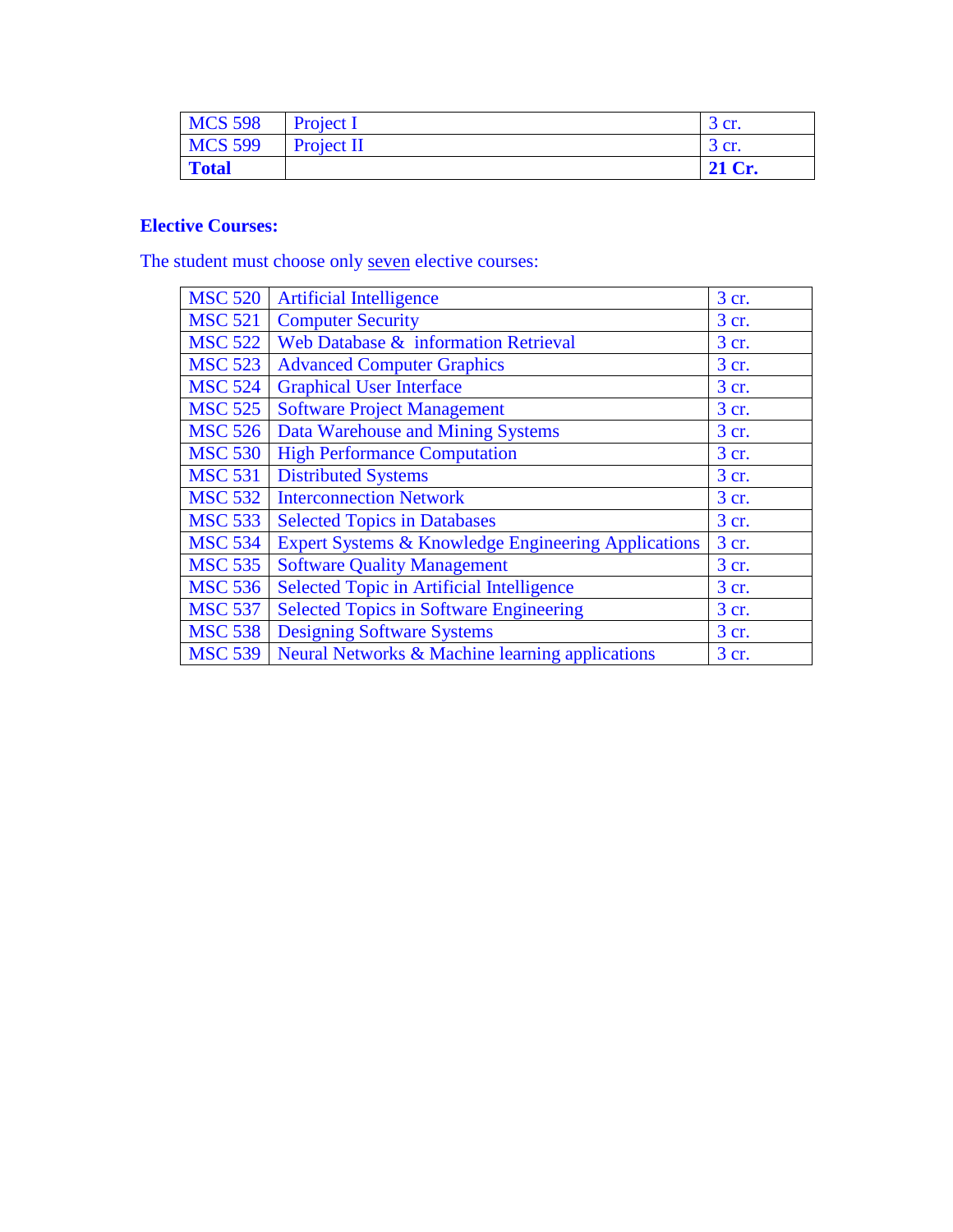# **Program Structure (Thesis Track):**

|                | <b>5 Required Courses</b> | 15 cr.   |
|----------------|---------------------------|----------|
| ---            | <b>5 Elective Courses</b> | $15$ cr. |
| <b>MSC 400</b> | <b>Thesis</b>             | 12 cr.   |
| <b>Total</b>   |                           | 42 cr.   |

# **Required Courses:**

| <b>MSC 501</b> | <b>Advanced Design and Analysis of Algorithms</b> | 3 cr.  |
|----------------|---------------------------------------------------|--------|
| <b>MSC 502</b> | <b>Software Engineering</b>                       | 3 cr.  |
| <b>MSC 503</b> | <b>Database Systems</b>                           | 3 cr.  |
| <b>MSC 504</b> | <b>Computer Networks and Security</b>             | 3 cr.  |
| <b>MSC 514</b> | <b>Research Methodology</b>                       | 3 cr.  |
| <b>Total</b>   |                                                   | 15 Cr. |

# **Elective Courses:**

The student must choose only five elective courses:

| <b>MSC 520</b> | <b>Artificial Intelligence</b>                                 | 3 cr. |
|----------------|----------------------------------------------------------------|-------|
| <b>MSC 521</b> | <b>Computer Security</b>                                       | 3 cr. |
| <b>MSC 522</b> | Web Database & information Retrieval                           | 3 cr. |
| <b>MSC 523</b> | <b>Advanced Computer Graphics</b>                              | 3 cr. |
| <b>MSC 524</b> | <b>Graphical User Interface</b>                                | 3 cr. |
| <b>MSC 525</b> | <b>Software Project Management</b>                             | 3 cr. |
| <b>MSC 526</b> | Data Warehouse and Mining Systems                              | 3 cr. |
| <b>MSC 530</b> | <b>High Performance Computation</b>                            | 3 cr. |
| <b>MSC 531</b> | <b>Distributed Systems</b>                                     | 3 cr. |
| <b>MSC 532</b> | <b>Interconnection Network</b>                                 | 3 cr. |
| <b>MSC 533</b> | <b>Selected Topics in Databases</b>                            | 3 cr. |
| <b>MSC 534</b> | <b>Expert Systems &amp; Knowledge Engineering Applications</b> | 3 cr. |
| <b>MSC 535</b> | <b>Software Quality Management</b>                             | 3 cr. |
| <b>MSC 536</b> | <b>Selected Topic in Artificial Intelligence</b>               | 3 cr. |
| <b>MSC 537</b> | <b>Selected Topics in Software Engineering</b>                 | 3 cr. |
| <b>MSC 538</b> | <b>Designing Software Systems</b>                              | 3 cr. |
| <b>MSC 539</b> | Neural Networks & Machine learning applications                | 3 cr. |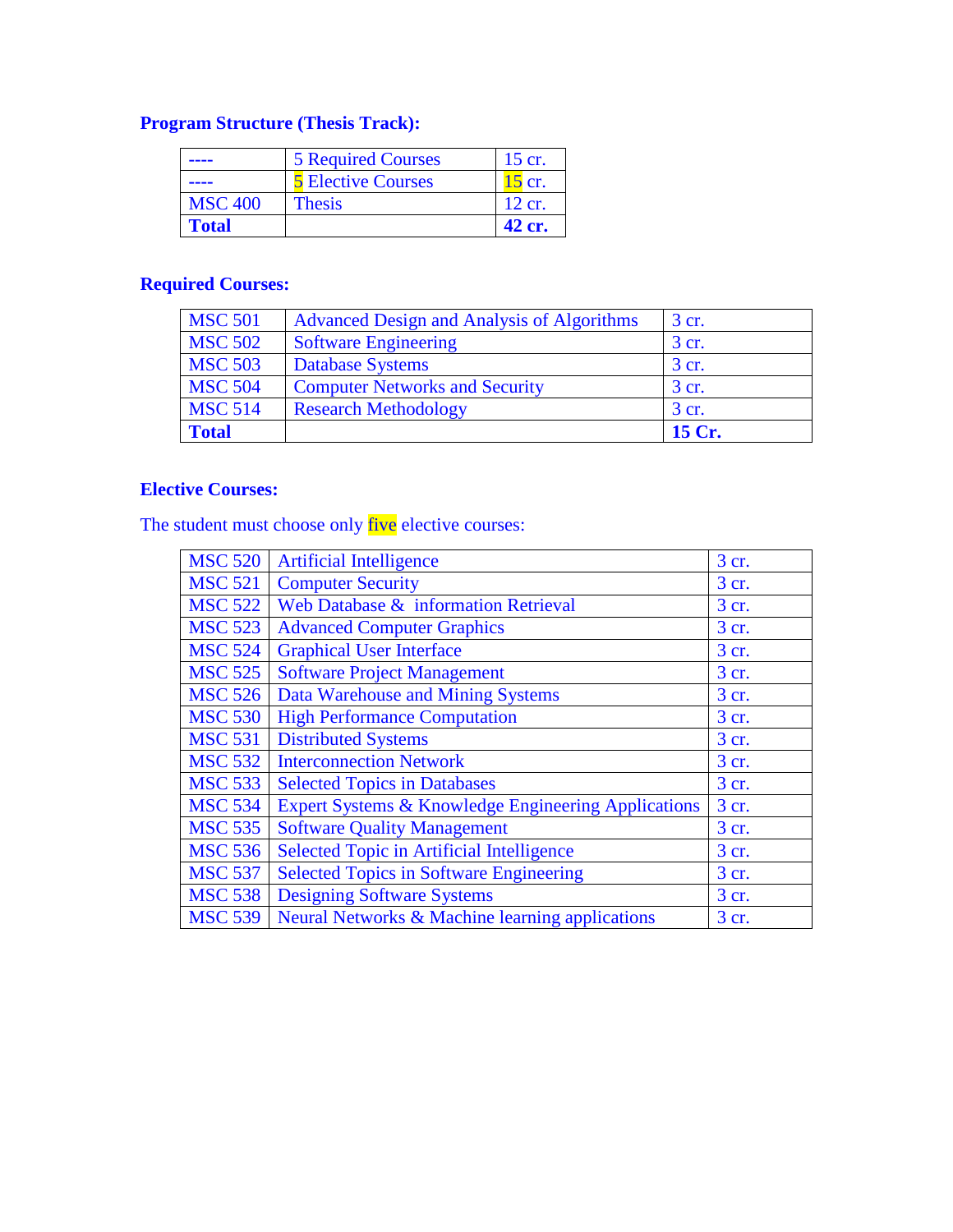| Year                 | <b>Course</b><br>Code | <b>Course Title</b>                                                   | <b>Required</b><br><sub>or</sub><br><b>Elective</b> | <b>Credit</b><br><b>Hours</b> | <b>College or</b><br><b>Department</b> |
|----------------------|-----------------------|-----------------------------------------------------------------------|-----------------------------------------------------|-------------------------------|----------------------------------------|
| $1st$ Year           |                       |                                                                       |                                                     |                               |                                        |
| <b>Semester 1</b>    | <b>MCS 501</b>        | <b>Advanced Design and</b><br><b>Analysis of</b><br><b>Algorithms</b> | $\mathbf R$                                         | 3                             | $CS^1$                                 |
|                      | <b>MCS 502</b>        | <b>Software Engineering</b>                                           | $\mathbf R$                                         | $\overline{3}$                | $\overline{\text{CS}}$                 |
|                      | <b>MCS 503</b>        | <b>Database Systems</b>                                               | $\mathbf R$                                         | $\overline{3}$                | $\overline{\text{CS}}$                 |
|                      | <b>MCS 504</b>        | <b>Computer Networks</b><br>and Security                              | $\mathbf R$                                         | $\overline{3}$                | $\overline{\text{CS}}$                 |
|                      | <b>Total</b>          |                                                                       |                                                     | 12                            |                                        |
| 1 <sup>st</sup> Year |                       |                                                                       |                                                     |                               |                                        |
| <b>Semester 2</b>    |                       | <b>Elective course-1</b>                                              | E                                                   | $\overline{3}$                | CS                                     |
|                      |                       | <b>Elective course-2</b>                                              | E                                                   | 3                             | $\overline{\text{CS}}$                 |
|                      |                       | Elective course-3                                                     | E                                                   | 3                             | $\overline{\text{CS}}$                 |
|                      |                       | <b>Elective course-4</b>                                              | E                                                   | $\overline{3}$                | $\overline{\text{CS}}$                 |
|                      | <b>Total</b>          |                                                                       |                                                     | 12                            |                                        |
| 2 <sup>nd</sup> Year |                       |                                                                       |                                                     |                               |                                        |
| <b>Semester 1</b>    |                       | Elective course-5                                                     | E                                                   | 3                             | $\overline{\text{CS}}$                 |
|                      |                       | Elective course-6                                                     | E                                                   | $\overline{3}$                | $\overline{\text{CS}}$                 |
|                      | <b>MCS 505</b>        | Seminar and<br><b>Discussions</b>                                     | $\mathbf R$                                         | $\overline{3}$                | CS                                     |
|                      | <b>MCS 500</b>        | Project-1                                                             | $\mathbf R$                                         | $\overline{3}$                | $\overline{\text{CS}}$                 |
|                      | <b>Total</b>          |                                                                       |                                                     | 12                            |                                        |
| 2 <sup>nd</sup> Year |                       |                                                                       |                                                     |                               | CS                                     |
| <b>Semester 2</b>    |                       | <b>Elective course-7</b>                                              | E                                                   | 3                             | CS                                     |
|                      | <b>MCS 501</b>        | Project-2                                                             | $\mathbf R$                                         | $\overline{3}$                | $\overline{\text{CS}}$                 |
|                      | <b>Total</b>          |                                                                       |                                                     | 6                             |                                        |

# **Curriculum Study Plan Table (Project track)**

 $\overline{\phantom{a}}$ 

 $1$  Computer Science (CS)